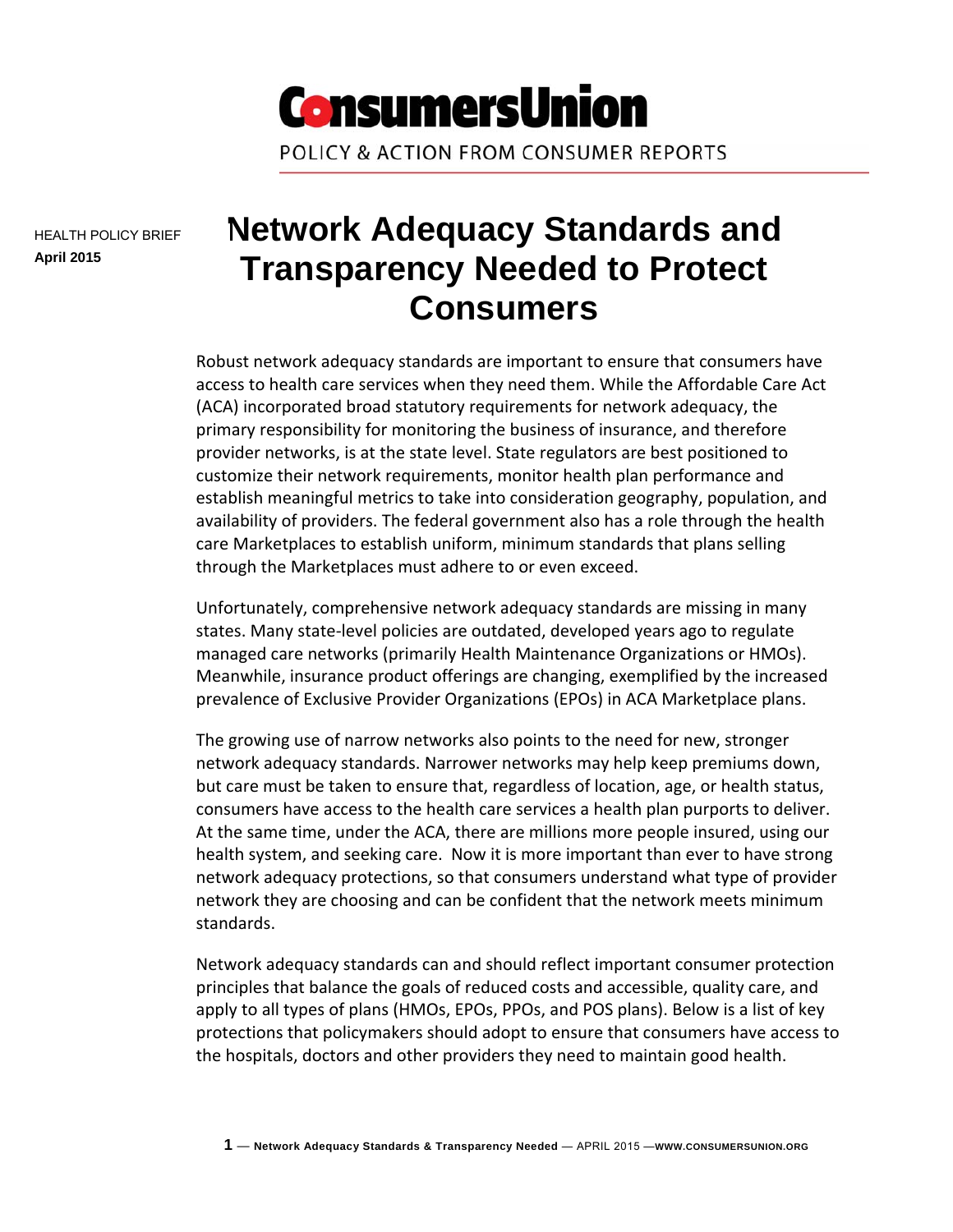# **Policymakers should establish robust standards to ensure timely and meaningful access to the range of essential health benefits**

The ACA requires a provider network that is sufficient in number and types of providers to ensure that all services will be accessible without unreasonable delay.<sup>[1](#page-1-0)</sup> Standards defining "sufficient" "accessible" or "unreasonable," however, are left to state policymakers. In California, state laws currently interpret "unreasonable" delay to mean that a consumer should not have to wait more than 10 business days to get a non-urgent appointment with a primary care physician.<sup>[2](#page-1-1)</sup> In Delaware, "sufficient" is defined by an enrollee-to-physician ratio.<sup>[3](#page-1-2)</sup> Many states leave timely and meaningful access standards to be defined by each insurer. $4$ 

Consumers Union urges federal policymakers to require states to set standards that all their health plans must comply with, in the categories outlined below. Further, where appropriate, states should set specific and measurable standards.

#### At a minimum, all states should set specific geographic and timely access standards

To that end, **state policymakers must**:

- A. Establish robust **minimum standards** to ensure that consumers have **meaningful access to providers**, which means:
	- i. **Geographic access:** Maximum travel times and/or distance standards (miles) that patients can be required to travel to access in‐network providers. The specific metrics to establish the travel times can be unique to the state. States may choose to create different geographic standards for primary care providers, as compared to specialists. Any exceptions to the geographic access standard should be clear at the time of application and in all enrollment materials.
	- ii. **Timely access**: Maximum appointment wait‐time standards for in‐ network providers, distinguishing between urgent and non‐urgent care.
	- iii. **Minimum number of providers**: States should set standards for minimum enrollee‐to‐provider ratios. States may need flexibility to establish ratios that vary by geographic area or provider type. Most importantly, states should require that only contracted, in‐network providers be counted toward meeting the ratio; that is, health plans cannot count out‐of‐network providers toward meeting the enrollee‐to‐ provider ratio standard.

<span id="page-1-0"></span> $\frac{1}{1}$ 45 Code of Federal Regulations §156.230.

<sup>28</sup> California Code of Regulations  $$1300.67.2.2(c)(5)(C)$ 

<span id="page-1-2"></span><span id="page-1-1"></span>For example, the state of Delaware requires 1 primary care physician for every 2,000 patients for their QHP products http://www.delawareinsurance.gov/health-reform/DE-QHP-Standards-PY2015-May2014-v1.pdf<br><sup>4</sup> For example, Colorado allows insurers to set provider-enrollee ratios according to "reasonable criteria." As cited in

<span id="page-1-3"></span>McCarty, S & Farris, M, ACA Implications for State Network Adequacy Standards, Robert Wood Johnson Foundation, August 2013 citing CCR § 25.5-5-403; 3 CCR 702-4.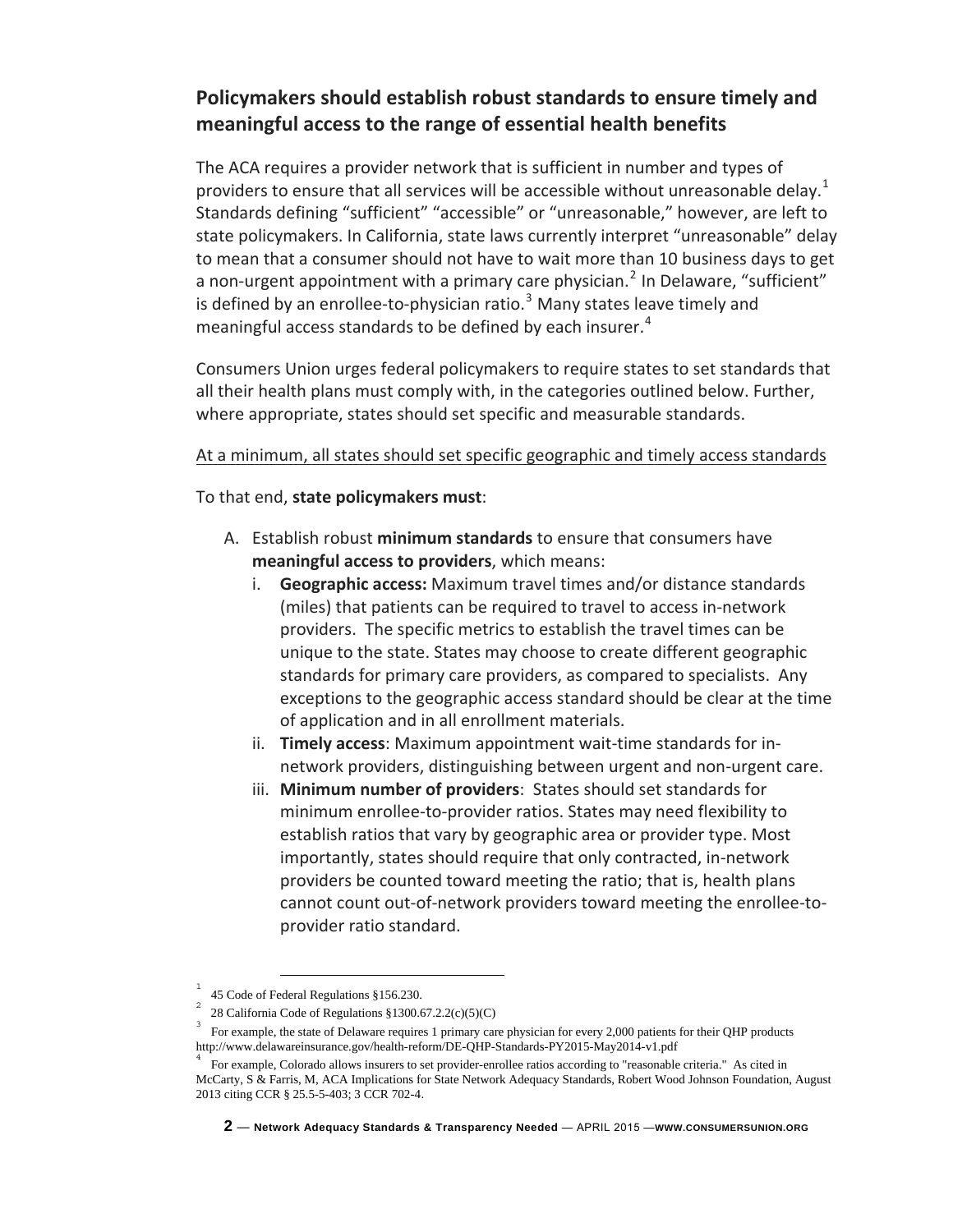- iv. **Accepting new patients**: The standard should require that providers report to health plans in a timely manner (at least monthly) whether or not they are accepting new patients. During any audit, spot check or other monitoring activity, network adequacy can only be fulfilled by providers in the network who are actually identified as accepting new patients; that is, those providers in the network who are closed to new patients should not be counted toward the health plan's ability to meet the network adequacy standard.
- B. Require **health plans to comply with these standards**, with provisions for auditing and oversight by the state, as described below.

#### New standards should be accompanied by strong remedies for consumers when they cannot access in-network care

State policymakers should ensure that:

- A. Consumers have access to **out‐of‐network providers at in‐network rates.** (That means that when in‐network services are not available, consumers would have in-network cost-sharing, even for out-of-network providers). Providers would be prohibited from charging out‐of‐network cost‐sharing and prevented from balance billing in these circumstances, including but not limited to:
	- i. Emergency care from an emergency room, regardless of whether the facility or the providers are in or out of network.
	- ii. Non-emergency primary or specialty care when in-network providers are not available under the meaningful access standards noted above (specifically, geographic access and timely access).
	- iii. Out‐of‐network providers supplying care through an in‐network facility.
- B It is clearly defined how out‐of‐network providers and health plans cover the remaining charges when in‐network services are not available. In all instances, **consumers should be held harmless**.
- C. There are **strong exception protections**, including **clear and transparent expedited external appeals processes**, for individual consumers who seek out‐of‐network care.
- D. Health plans have a **mandated referral process**, for when in‐network providers refer patients to out‐of‐network providers for non‐urgent procedures. The health plan and/or provider must provide plain language information to the patient, at least 5 days in advance, about the implications of a referral out‐of‐network and get a signed document from the consumer indicating that the patient was informed of the financial implications of seeing an out‐of‐network provider.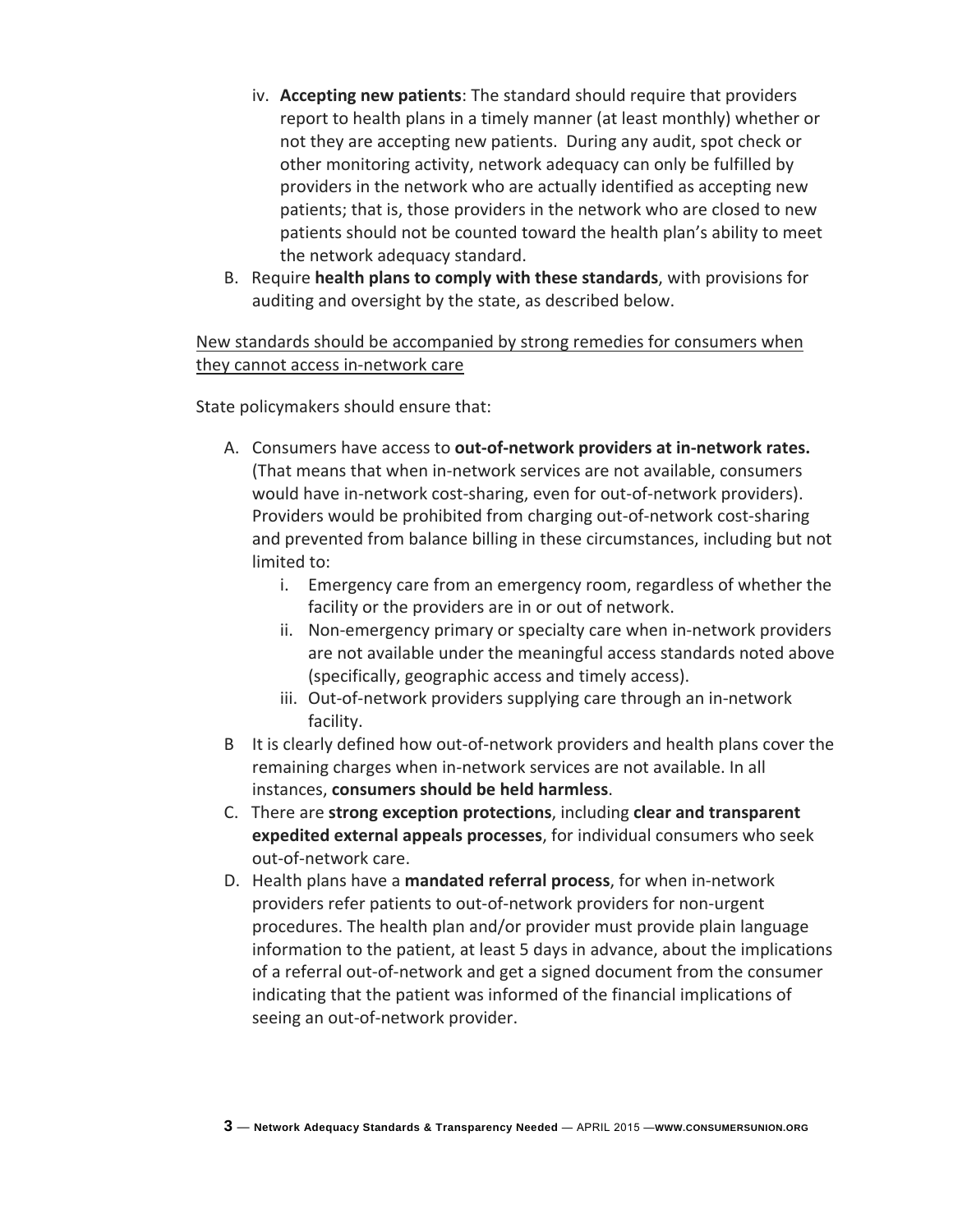# Standards should clearly delineate and uphold federal non‐discrimination protections

State standards should ensure that:

- A. People with disabilities have access to care.
- B. Limited English proficient (LEP) consumers have access to information about health care providers in their own language including provider directories, and other network information.

# **Policymakers must require transparent and accessible information about provider networks for consumers**

Consumers continue to face challenges in understanding the breadth or restrictiveness of product networks and in determining which doctors are in plan networks. Indeed, provider networks are one of the least standardized and most difficult‐to‐understand elements of health plans. Specific problems consumers face include navigating provider directories online, assessing the accuracy of provider directories, effectively searching for providers across plans, comparing overall plan networks, and understanding plans' policies regarding in‐network and out‐of‐ network services.

Yet provider participation information is crucial for choosing a plan and for selecting a provider without incurring burdensome out‐of‐network costs. To remedy current problems and make consumers more effective shoppers, policymakers must take action to hold insurers and providers accountable for making timely and accurate network information available to consumers.

States should establish standards that require health plans to make available reliable, easily accessible, and searchable provider directories.<sup>[5](#page-3-0)</sup>

State policymakers should require that:

- A. Provider directories are available without a log-in or entering account information and should include **clear, reliable information written in plain language** identifying:
	- i. Whether each provider is accepting new patients;
	- ii. Each provider's ability to serve people who are limited English proficient (LEP) and people with disabilities;
	- iii. Clinical staffs' language capabilities;

<span id="page-3-0"></span><sup>&</sup>lt;sup>5</sup> For more detailed consumer protections regarding provider directories, see, "Making Provider Directories Meaningful to Consumers " available at http://consumersunion.org/wpcontent/uploads/2014/12/Provider\_Directories\_principles\_1214.pdf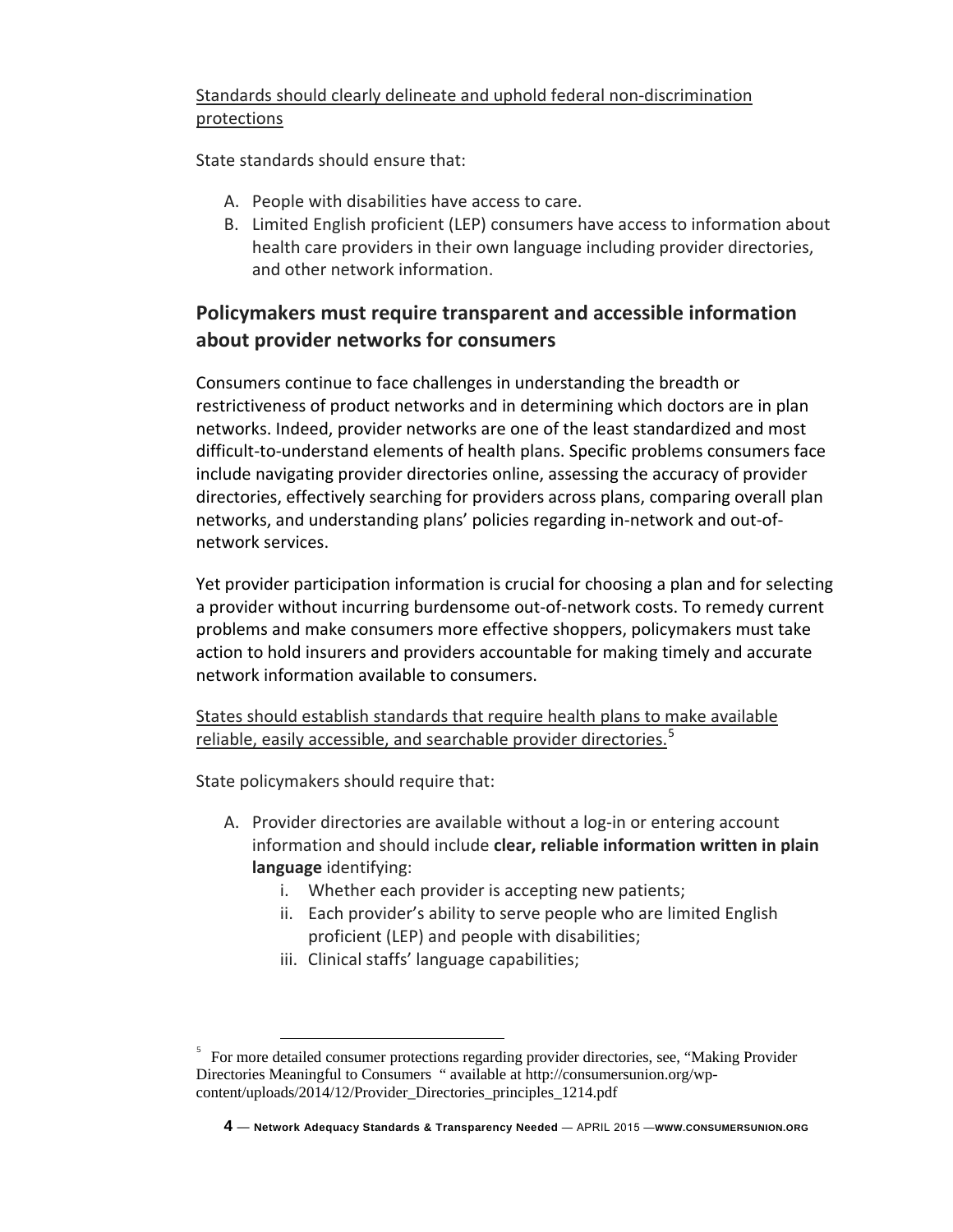- iv. Affiliations with independent practice associations (IPAs) and hospitals/other facilities (including admitting privileges, including a list of participating hospitals by county/geographic region.)
- B. Provider directories are formatted to facilitate incorporation into **integrated provider directories** that can be hosted by health care Marketplaces or other third parties.
- C. Provider directories allow users to search by **uniform distance categories** (e.g., 5 miles, 25 miles, 50 miles from a zip code of address), so consumers can find providers based on distance from their home or workplace.
- D. For health plans that have tiered networks, there is a clear indication that the tiers exist, plain language explanation of the significance of the tiers (including cost implications), and **clear information about which providers are in which tier.**
- E. Online provider directories are **updated at least weekly**, with the 5 year goal of phasing in updates to within 48 hours of the change in status. The website must prominently display the date of the most recent update.
- F. Provider directories display an **accuracy score** for prior 3 years, which would be arrived at through regulatory monitoring and enforcement (as identified below).

States should ensure there are standards for transparency regarding tiered networks and out-of-network cost-sharing

Regulators should require:

- A. Upfront **disclosure of tiering and out‐of‐network cost‐sharing policies,** including:
	- i. **Information about tiering**, if applied to in‐network providers, including clear information about differences in cost‐sharing between the tiers.
	- ii. **Disclosure of consumers' potential out‐of‐pocket costs** when obtaining out‐of‐network services with coverage examples and illustrations that show how it will work.
	- iii. **Disclosure of the availability of out‐of‐network providers at in‐ network prices** when no in‐network providers are available, including necessary contact information, so patients can easily access out‐of‐ network providers in these situations:
		- When authorization is sought for particular services, insurers must tell their members whether those providers are in‐network, how much the plan will reimburse, and for out‐of‐network providers, how the reimbursement compares to the usual, customary, and reasonable ("UCR") fee.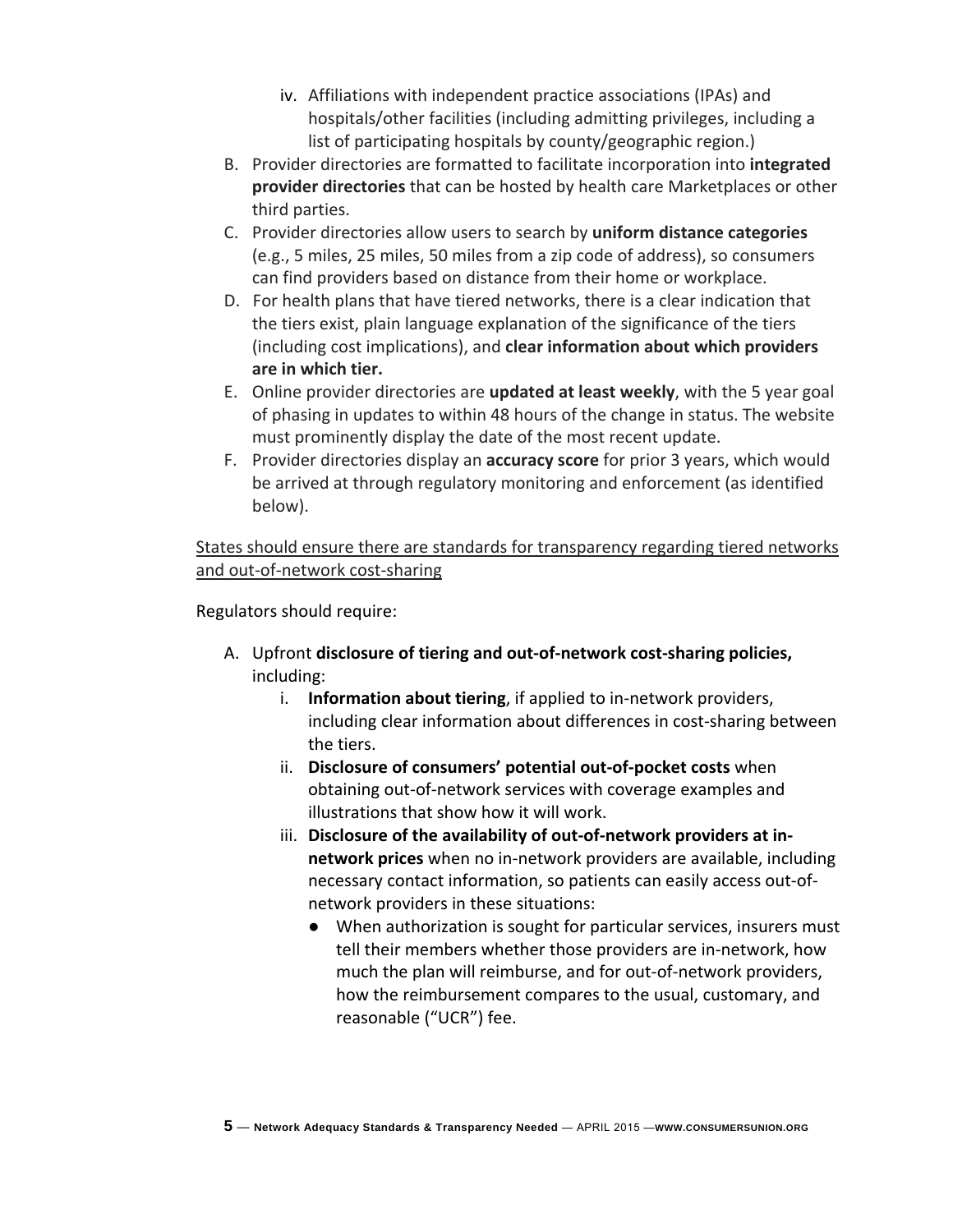- If an insurer reimburses for out-of-network services, the insurer must give the patient examples of how much they will pay for common medical procedures out‐of‐network and how those amounts compare to typical charges in‐network.
- B. Health plans **publicly report summary measures** to include, at a minimum:
	- i. The overall adequacy of the network  $-i.e.,$  a relative measure of the network through a state‐developed, uniform label such as "broad", "narrow," or "ultra‐narrow" to signal to consumers the scope of the network compared to other offered products. For example, this could be based upon the percent or number of providers in network, how many are accepting new patients, etc.
	- ii. Standards used to establish the network ‐ clear and transparent information about the insurer's **provider selection criteria**, including how providers are grouped into tiers and particularly selection methods for ranking providers within each tier.

# New standards should be accompanied by strong remedies for consumers when health plans fail to provide sufficient transparency or state regulators fail to provide sufficient oversight of network adequacy

- A. Standards should allow consumers to **switch insurers or plans mid‐year** if a designated provider or providers leave the plan. Enrollees should be able to designate providers they intend to use when they start the plan. Later, if the identified providers leave the plan mid‐year, state standards should provide for a new special enrollment trigger for these consumers.
- B. Insurers shall **notify current enrollees** seen by a provider in the past year when that **provider leaves the network** for any reason.
- C. Directories should include **disclosure of consumers' rights** to network adequacy and timely access.

# **State Agency Oversight Responsibilities**

Federal policies should require that states implement rigorous monitoring and oversight systems to assure that health plans are meeting the network adequacy standards. There must be adequate funding for this activity, through federal grants, state budgets, or other sources.

### States must **collect, analyze, use, and publicly report data** to enforce network adequacy standards

Regulators must:

- A. **Collect and analyze,** before the plan year and several times during the plan year, the following data for each health plan:
	- i. Geographic access
- **6 Network Adequacy Standards & Transparency Needed**  APRIL 2015 —**WWW.CONSUMERSUNION.ORG**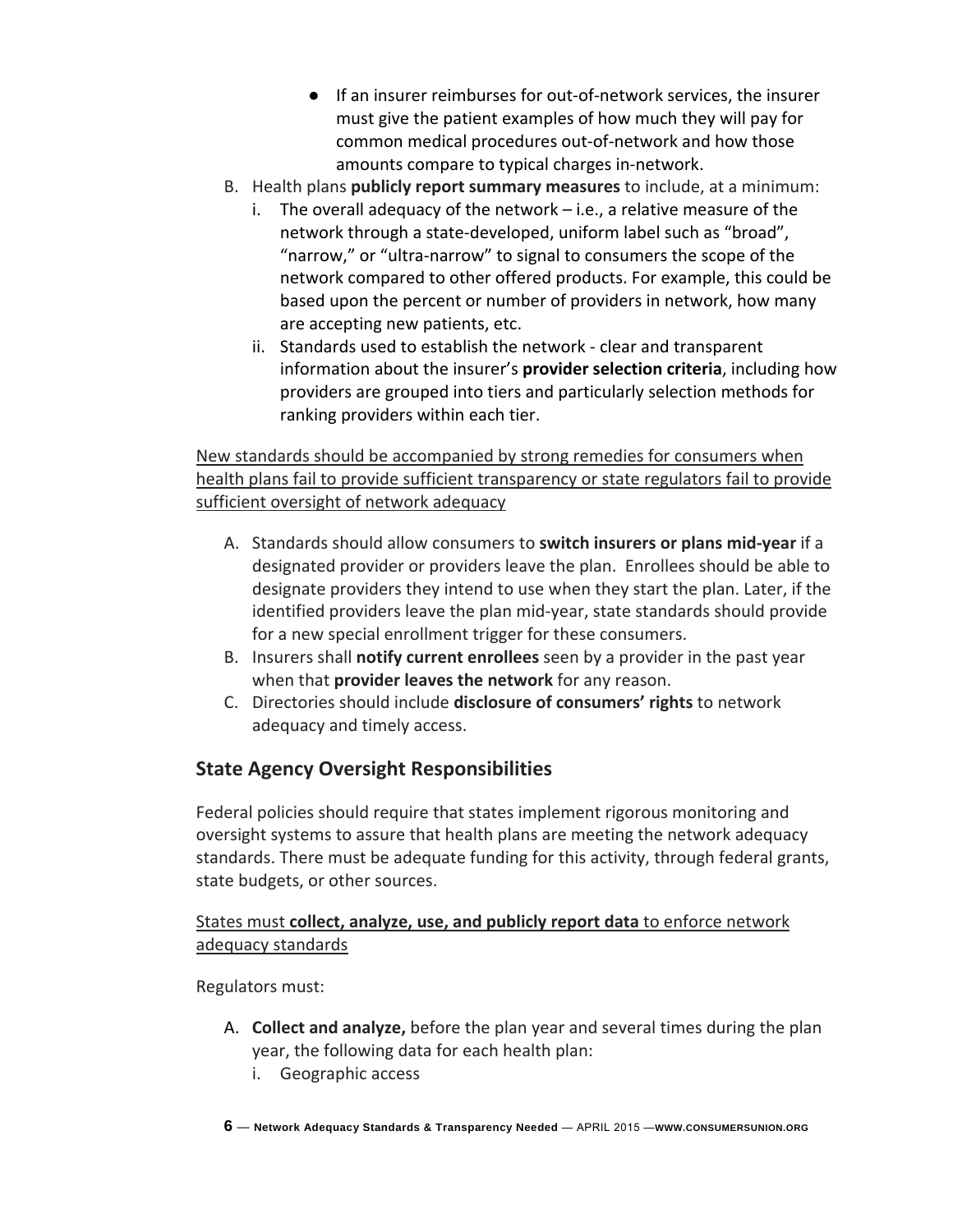- ii. Timely access
- iii. Enrollee‐to‐provider ratios
- iv. Volume and type of out-of-network services used by enrollees, when applicable
- B. Develop and publicly report an **accuracy score** for each health plan's provider directory, including oversight to ensure that health plans display the accuracy score on their provider directory.
- C. **Provide public information** on the regulator's website regarding state policies on network adequacy, including in‐network and out‐of‐network care, rules on tiered networks, standards for cultural and language access, information about exception processes and appeals.
- D. Conduct ongoing **robust monitoring** of provider directories to:
	- i. Require that health plans report **provider directory audits** to regulators.
	- ii. Conduct independent, **third party provider directory audits.**
	- iii. Undertake **secret‐shopper spot checks** as needed to ensure information health plans provide to regulators is consistent with consumer experience.
	- iv. Provide **uniform public reporting** of findings from any of the above.

### State standards should require health plans to undertake **public reporting** and provider **monitoring activities**

Health plans should be required to:

- A. **Monitor** at least monthly **provider participation and churn** in each plan's network.
- B. Create mechanisms to **ensure compliance** with reporting of data by providers.
- C. Develop and **implement corrective action plans** when providers do not adhere to network adequacy requirements, including incorporating such standards in contracts with providers (for example, contract language that requires providers to undertake timely reporting when they are no longer accepting new patients), and allowing enrollees to change plans if correction action not taken in the time frame required.
- D. Monitor primary care providers' assigned membership monthly to ensure that they are not exceeding the enrollee‐to‐provider ratio. If the ratio is beyond the limit, the health plan must indicate on the provider directory that the doctor is not accepting new patients.

# **Policymakers need to provide state regulators with powers to enforce network adequacy standards**

In order to make network adequacy standards meaningful to consumers, state regulators should have the power and the resources to enforce the standards and to